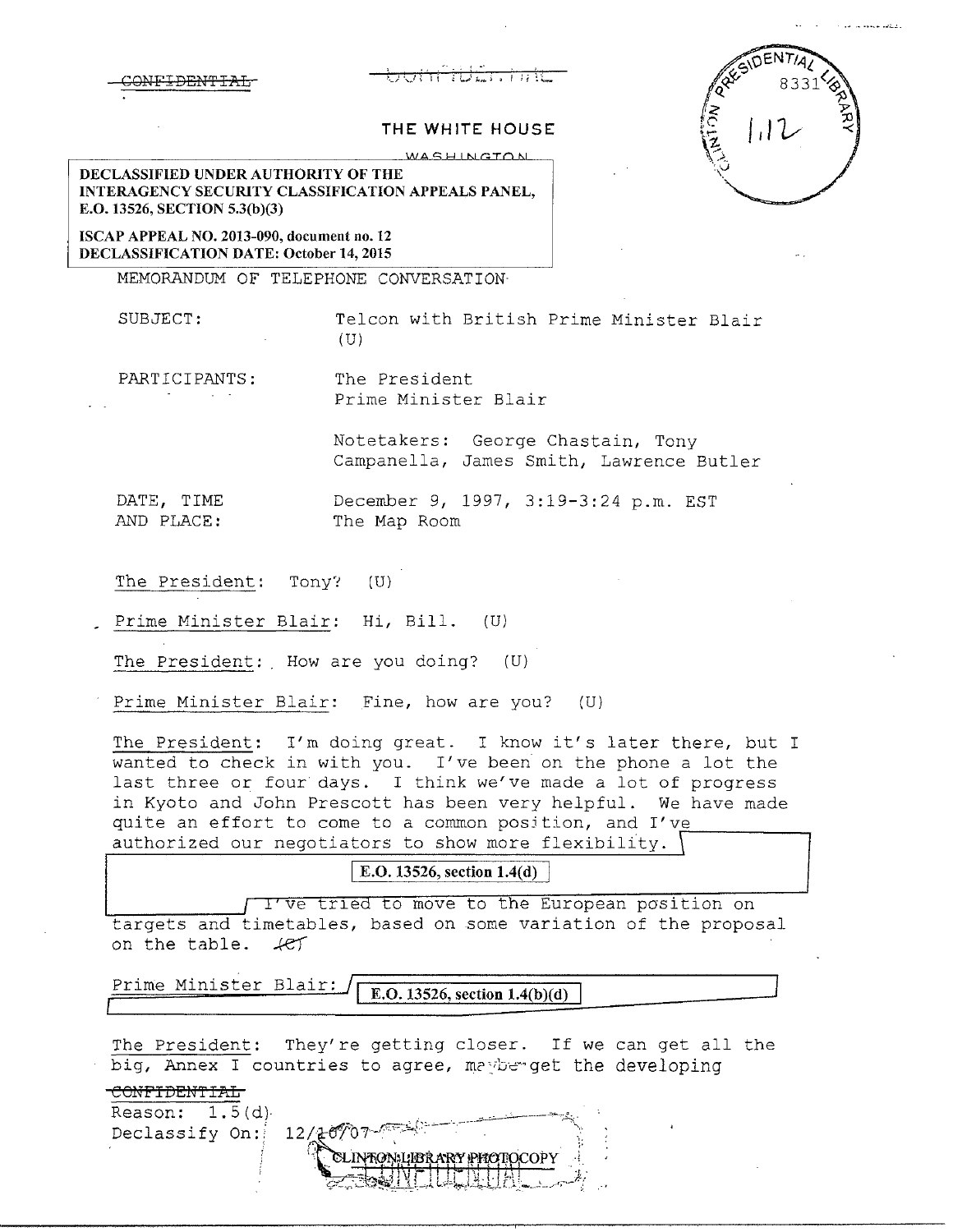| CONTTERNTTI<br><b>CONTIDENITAL</b> |  |
|------------------------------------|--|
|                                    |  |

countries to do more. They agree on joint implementation projects, but they're still resisting Article 10. They seem to think that we'll coerce them into joining.  $+e^+$ 

LUNTIUEN IIAL

| E.O. 13526, section $1.4(b)(d)$ |                       |  |
|---------------------------------|-----------------------|--|
|                                 | Prime Minister Blair. |  |

The President: Really? You may have more up to date<br>
information than I do.  $\cancel{\varnothing}$ <br>
Prime Minister Blair: / information than I do. (e) nt: Really? You may have more up to date<br>than I do. (2)<br>ter Blair: That's pretty good. (2)

.....\_\_

The President: That's pretty good.  $\mathcal{L}$ 

Prime Minister Blair:

The President: Yes, we will get a lot of abuse, and I'm going to get a lot of abuse at home. And I can't get it ratified unless we get commitments under Article 10 from developing countries. Let

Prime Minister Blair:

The President: I do, too. We have one more day, and maybe we can talk tomorrow, if we need to.  $\mathcal{L}$ 

Prime Minister Blair:

The President: I agree with that.  $4e f$ 

Prime Minister Blair: I hope it is okay.

 $\frac{\text{COMFIDENTFAA}}{1.26}$ 

 $\overline{\phantom{a}}$